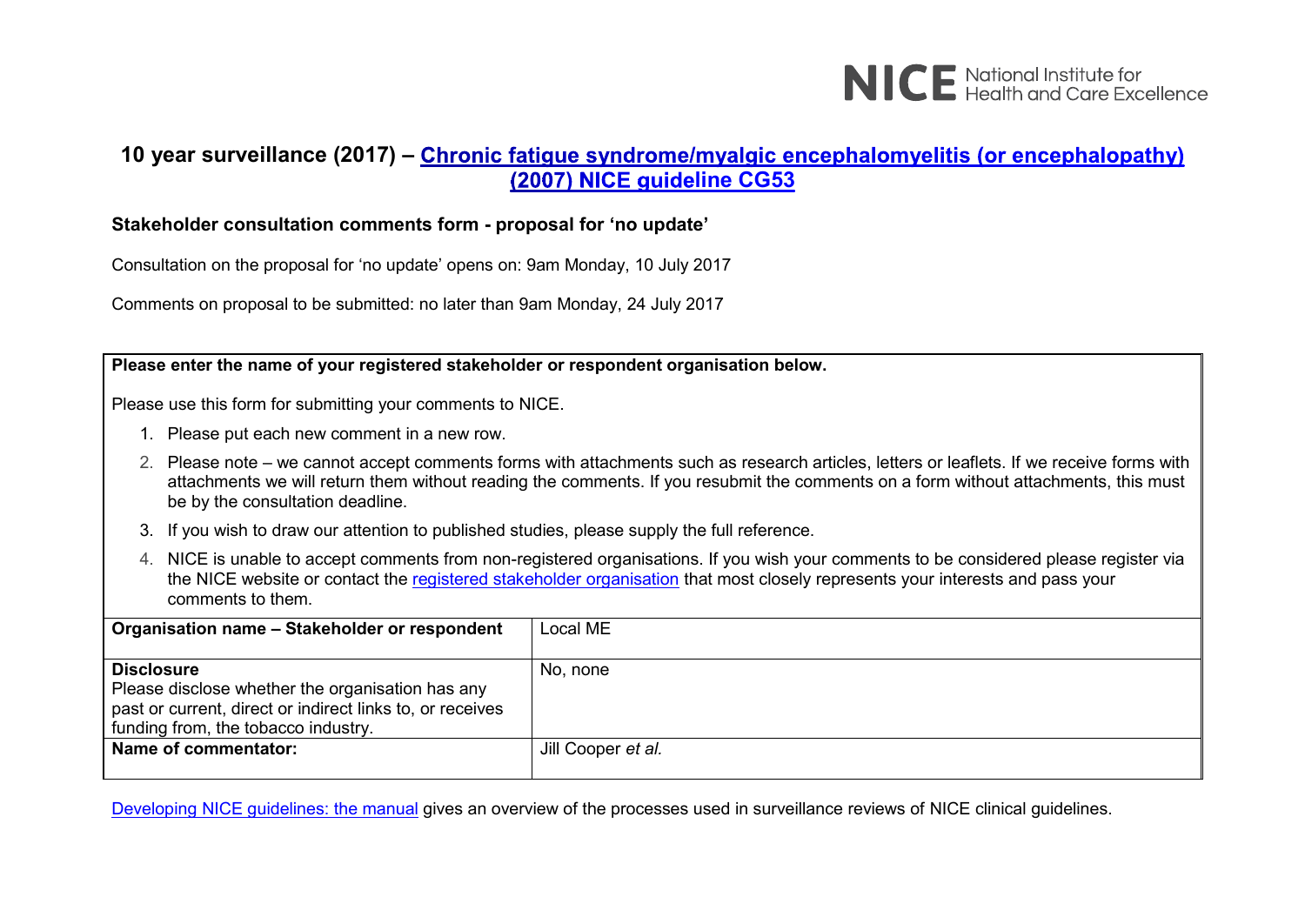| ID | <b>Questions</b>                                               | <b>Overall</b><br>response<br>yes / no | <b>Comments</b><br>Please insert each new comment in a new row                                                                                                                                                                                                                                                                                                                                             |
|----|----------------------------------------------------------------|----------------------------------------|------------------------------------------------------------------------------------------------------------------------------------------------------------------------------------------------------------------------------------------------------------------------------------------------------------------------------------------------------------------------------------------------------------|
|    | Do you agree with the proposal<br>not to update the guideline? | <b>No</b>                              | Concerns about the quality of CG53 and its impact in practice are longstanding, and<br>a matter of record.                                                                                                                                                                                                                                                                                                 |
|    |                                                                |                                        | For example, in June 2014 Professor Mark Baker, then Director of the Centre for<br>Clinical Practice at NICE, met with the Forward-ME Group of ME organisations,<br>convened by the Countess of Mar. The minutes of this meeting indicate that a range<br>of concerns were presented: www.forward-me.org.uk/25th%20June%202014.htm                                                                         |
|    |                                                                |                                        | In March 2007, at which point a draft of CG53 had been circulated for comment but<br>the final version as yet unpublished, the LocalME list-owner contributed to a<br>submission to a Health Select Committee Inquiry into aspects of the work on NICE.<br>This submission addressed three of the Select Committee Inquiry's questions:                                                                    |
|    |                                                                |                                        | • why NICE's decisions are increasingly being challenged;                                                                                                                                                                                                                                                                                                                                                  |
|    |                                                                |                                        | whether public confidence in the Institute is waning, and if so why;                                                                                                                                                                                                                                                                                                                                       |
|    |                                                                |                                        | NICE's evaluation process, and whether any particular groups are<br>disadvantaged by the process.                                                                                                                                                                                                                                                                                                          |
|    |                                                                |                                        | The final version of the guidance emerged later that year. The concerns raised in the<br>memorandum to the Health Select Committee remained pertinent.                                                                                                                                                                                                                                                     |
|    |                                                                |                                        | Points made to the Health Select Committee with reference to CG53 included:                                                                                                                                                                                                                                                                                                                                |
|    |                                                                |                                        | (1) DIAGNOSTIC GUIDANCE - The Institute's guidance conflates M.E. - a neurological<br>illness with a unique and distinctive clinical presentation - with chronic fatigue due<br>to mental health problems. Management approaches which may help the latter<br>group of patients are contra-indicated in respect of those with M.E. This basic flaw<br>renders the guidelines unsuitable for their purpose. |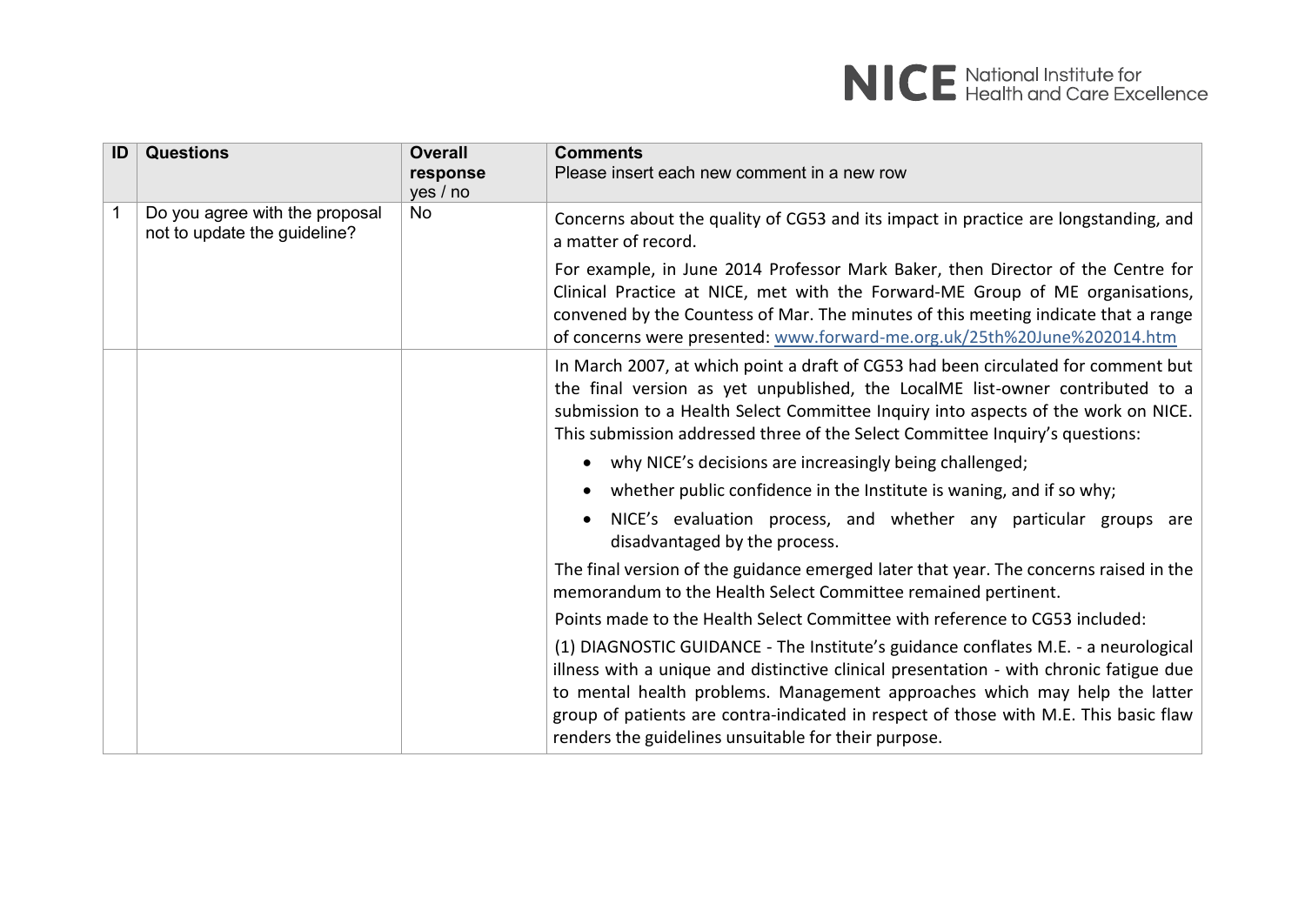| ID | <b>Questions</b> | <b>Overall</b> | <b>Comments</b>                                                                        |
|----|------------------|----------------|----------------------------------------------------------------------------------------|
|    |                  | response       | Please insert each new comment in a new row                                            |
|    |                  | yes / no       |                                                                                        |
|    |                  |                | (2) COMPOSITION OF GUIDELINE DEVELOPMENT GROUP (GDG) - Few, if any, of the             |
|    |                  |                | GDG had clinical experience of the illness they were advising upon. Authoritative      |
|    |                  |                | medical professionals and researchers with in-depth experience and understanding       |
|    |                  |                | of the neurological disorder M.E. were absent, while representatives with a belief in  |
|    |                  |                | a 'biopsychosocial' model - which does not stand up to critical scrutiny - were many.  |
|    |                  |                | (3) ELIGIBILITY AND ASSESSMENT OF EVIDENCE A narrow view is taken as to what           |
|    |                  |                | constitutes admissible evidence, with the potential for a broad range of relevant      |
|    |                  |                | information to be disregarded. This can lead, as with the guideline on 'CFS/ME', to    |
|    |                  |                | false conclusions and inappropriate and dangerous guidance.                            |
|    |                  |                | GET and CBT as a management strategy for CFS and ME is presented by NICE on the        |
|    |                  |                | basis of what is perceived as 'best evidence'. However, NICE is ignoring the fact that |
|    |                  |                | many scientists have questioned and demonstrated that, on closer inspection, the       |
|    |                  |                | research is not as rigorous as is necessary and findings are not sufficient to support |
|    |                  |                | the original hypotheses. We feel this is a shoddy approach towards recommending a      |
|    |                  |                | form of management or treatment in a clinical guideline.                               |
|    |                  |                | Graded Exercise 'Therapy' (GET) is still included as a management strategy when        |
|    |                  |                | NICE has been made aware that patients report that it worsens their symptoms.          |
|    |                  |                | http://www.meassociation.org.uk/2012/05/our-cbt-get-and-pacing-survey-what-            |
|    |                  |                | led-us-to-run-the-survey-and-what-we-hope-and-expect-will-be-learnt-from-it/           |
|    |                  |                | We are appalled that NICE plans to continue to recommend GET despite                   |
|    |                  |                | overwhelming patient feedback including from our own members that Graded               |
|    |                  |                | Exercise has caused serious harm to many ME patients.                                  |
|    |                  |                | Patients need to be listened to, including those who have become severely affected     |
|    |                  |                | after attempting graded exercise. Findings from a membership survey conducted          |
|    |                  |                | by the 25% ME Group, which specifically supports those who are severely affected,      |
|    |                  |                | show that the incidence of adverse impact was high, with 82% of those who had          |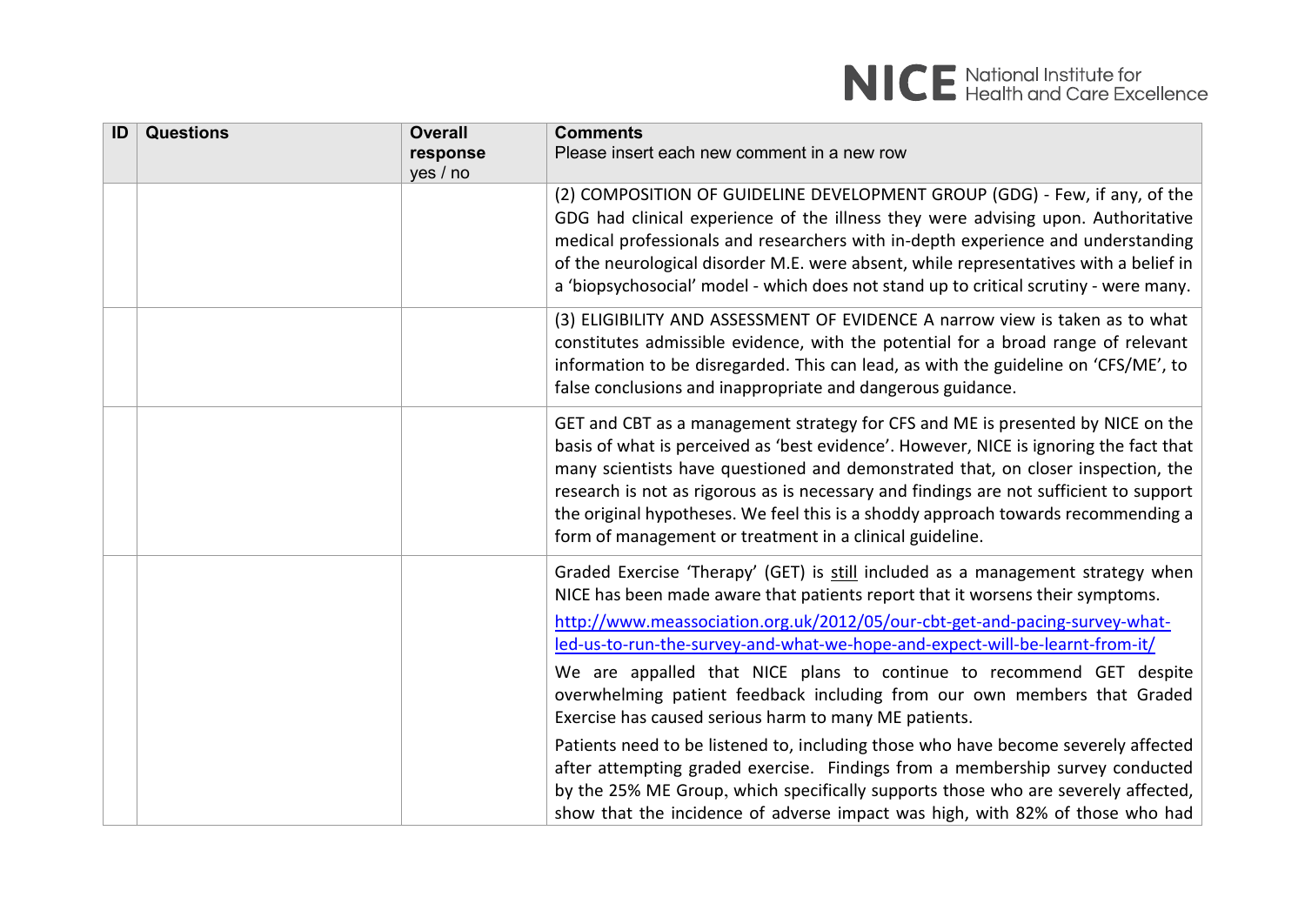

| ID | <b>Questions</b> | <b>Overall</b><br>response<br>yes / no | <b>Comments</b><br>Please insert each new comment in a new row                                                                                                                                                                                                                                                                                                                                                                                                               |
|----|------------------|----------------------------------------|------------------------------------------------------------------------------------------------------------------------------------------------------------------------------------------------------------------------------------------------------------------------------------------------------------------------------------------------------------------------------------------------------------------------------------------------------------------------------|
|    |                  |                                        | undergone graded exercise reporting that it had made them worse. It was also<br>noted that some patients were not severely affected before trying GET."                                                                                                                                                                                                                                                                                                                      |
|    |                  |                                        | REF: Severely Affected ME (Myalgic Encephalomyelitis) analysis report on questionnaire;<br>25% ME Group 2004. NB: Their most recent published information is from summer 2016<br>and is in keeping with the prior survey, with 86% made worse (The Quarterly, Issue 41, p25:<br>http://www.25megroup.org/Information/Newsletter/issue%2041/PDF%20ISSUE%2041.pdf)                                                                                                             |
|    |                  |                                        | The Surveillance document cites a 2017 Cochrane review of 8 studies as a reason to<br>continue to recommend Graded Exercise Therapy (GET).<br>However, although Clinical Guideline 53 states that Post Exertional Malaise (PEM) is<br>a key clinical feature required for diagnosis (page 165 section 1.2.1), NONE of the 8<br>studies reviewed by Cochrane made it a requirement that PEM should be present. 5<br>used the Oxford criteria, which do not require it at all: |
|    |                  |                                        | Sharpe MC et al. A report - Chronic Fatigue Syndrome: Guidelines for Research Journal of<br>the Royal Society of Medicine, 1991, 84, pp118-121                                                                                                                                                                                                                                                                                                                               |
|    |                  |                                        | and the remaining 3 the 1994 CDC criteria, for which PEM is only optional:                                                                                                                                                                                                                                                                                                                                                                                                   |
|    |                  |                                        | Fukada et al. The Chronic Fatigue Syndrome: a comprehensive approach to its definition<br>and study' Annals of Internal Medicine 1994; 121: pp953-959                                                                                                                                                                                                                                                                                                                        |
|    |                  |                                        | These studies are all, therefore, on a heterogeneous group and to apply the findings<br>in guidelines for patients with PEM is unsafe.                                                                                                                                                                                                                                                                                                                                       |
|    |                  |                                        | Indeed, the Cochrane review itself concludes, under the Heading - What does the<br>evidence from the review tell us? "limited information makes it difficult to draw<br>firm conclusions about the safety of exercise therapy."                                                                                                                                                                                                                                              |
|    |                  |                                        | It also advises, under the Heading - <b>Quality of the Evidence</b> "However, the number<br>of potential heterogeneity factors is high and the number of available trials is low;<br>therefore we were limited in our ability to explore heterogeneity in a sensible way<br>at the aggregate level."                                                                                                                                                                         |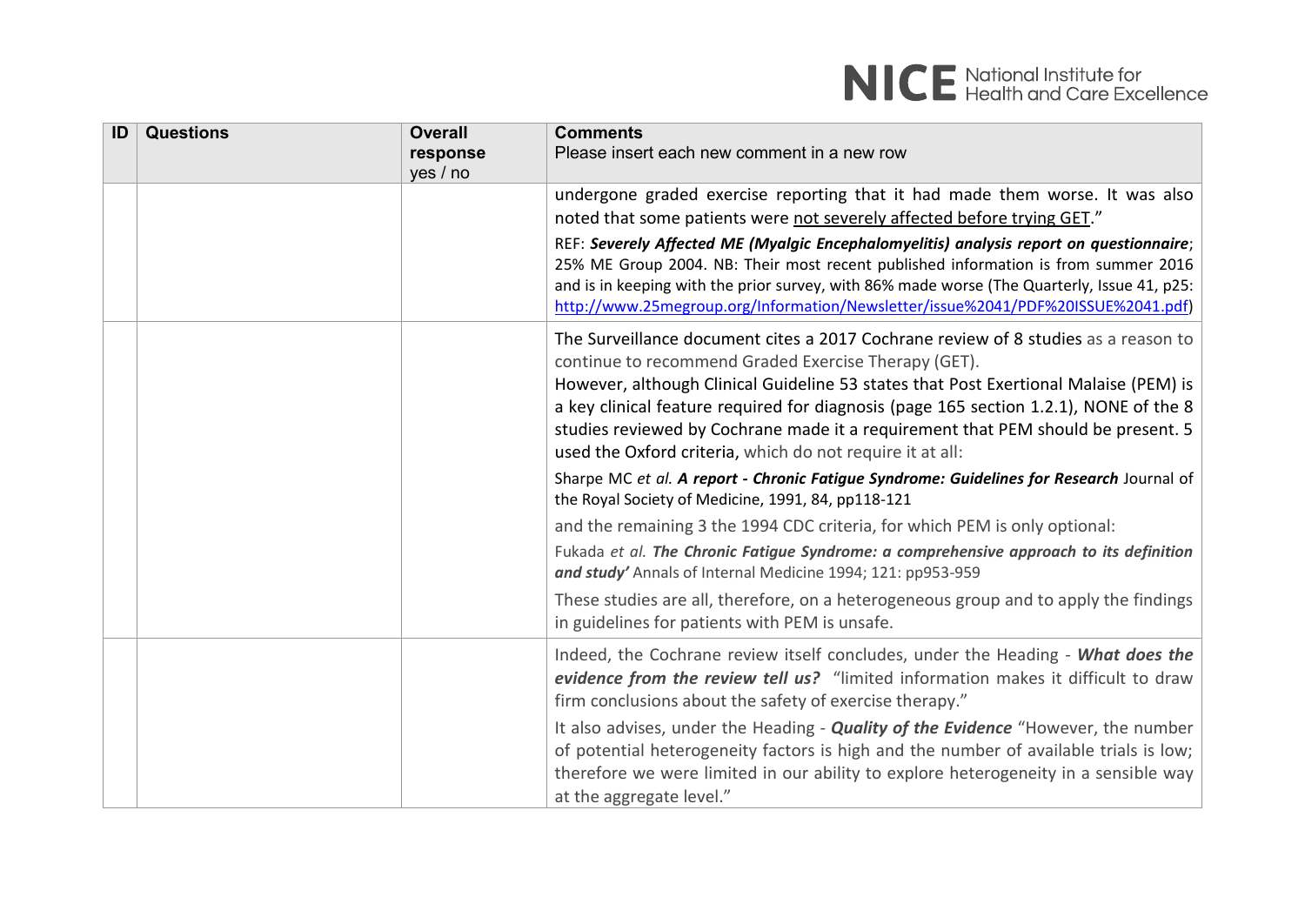| ID | <b>Questions</b> | <b>Overall</b><br>response<br>yes / no | <b>Comments</b><br>Please insert each new comment in a new row                                                                                                                                                                                                                                    |
|----|------------------|----------------------------------------|---------------------------------------------------------------------------------------------------------------------------------------------------------------------------------------------------------------------------------------------------------------------------------------------------|
|    |                  |                                        | We are sure that NICE will agree that the quality of the evidence and what the<br>evidence tells us are both of relevance in the context of this surveillance review.                                                                                                                             |
|    |                  |                                        | However, by looking only at the abstracts of evidence published since CG53, it may<br>be that this information has been missed. If this is at all indicative, we are of the<br>view that this is a shoddy approach towards recommending a treatment in a clinical<br>guideline.                   |
|    |                  |                                        | In any case, it is clear that the 2017 Cochrance review cannot be cited as providing<br>straightforward and conclusive reinforcement of CG53's recommendations.                                                                                                                                   |
|    |                  |                                        | The Surveillance document rightly refers to the PACE trial and notes that<br>controversy surrounds this trial. However it fails to mention that it has been highly<br>criticized by many scientists, both from the UK and abroad.                                                                 |
|    |                  |                                        | Doctors and scientists who understand the illness need to be listened to.                                                                                                                                                                                                                         |
|    |                  |                                        | 101 international scientists and medics are here asking for retraction of a PACE trial<br>paper that purports to refer to 'recovery':<br>http://www.virology.ws/2017/03/13/an-open-letter-to-psychological-medicine-about-<br>recovery-and-the-pace-trial/                                        |
|    |                  |                                        | In our view, the PACE research publications have effectively been discredited.                                                                                                                                                                                                                    |
|    |                  |                                        | Even at best, the PACE trial shows that CBT and GET are not as efficacious as the<br>researchers thought, so it does not support the promotion of those management<br>strategies in a NICE guideline.                                                                                             |
|    |                  |                                        | Recent research backs our perspective, as it illustrates an illness that is not the same<br>as the condition that PACE (and other behavioural research) authors are referring<br>to, since it cannot be accounted for by imputed physiological effects of<br>'deconditioning' through inactivity. |
|    |                  |                                        | For example, research from Ronald Davis (Professor of Biochemistry and Genetics)<br>and colleagues at Stanford University USA, including leading infectious disease                                                                                                                               |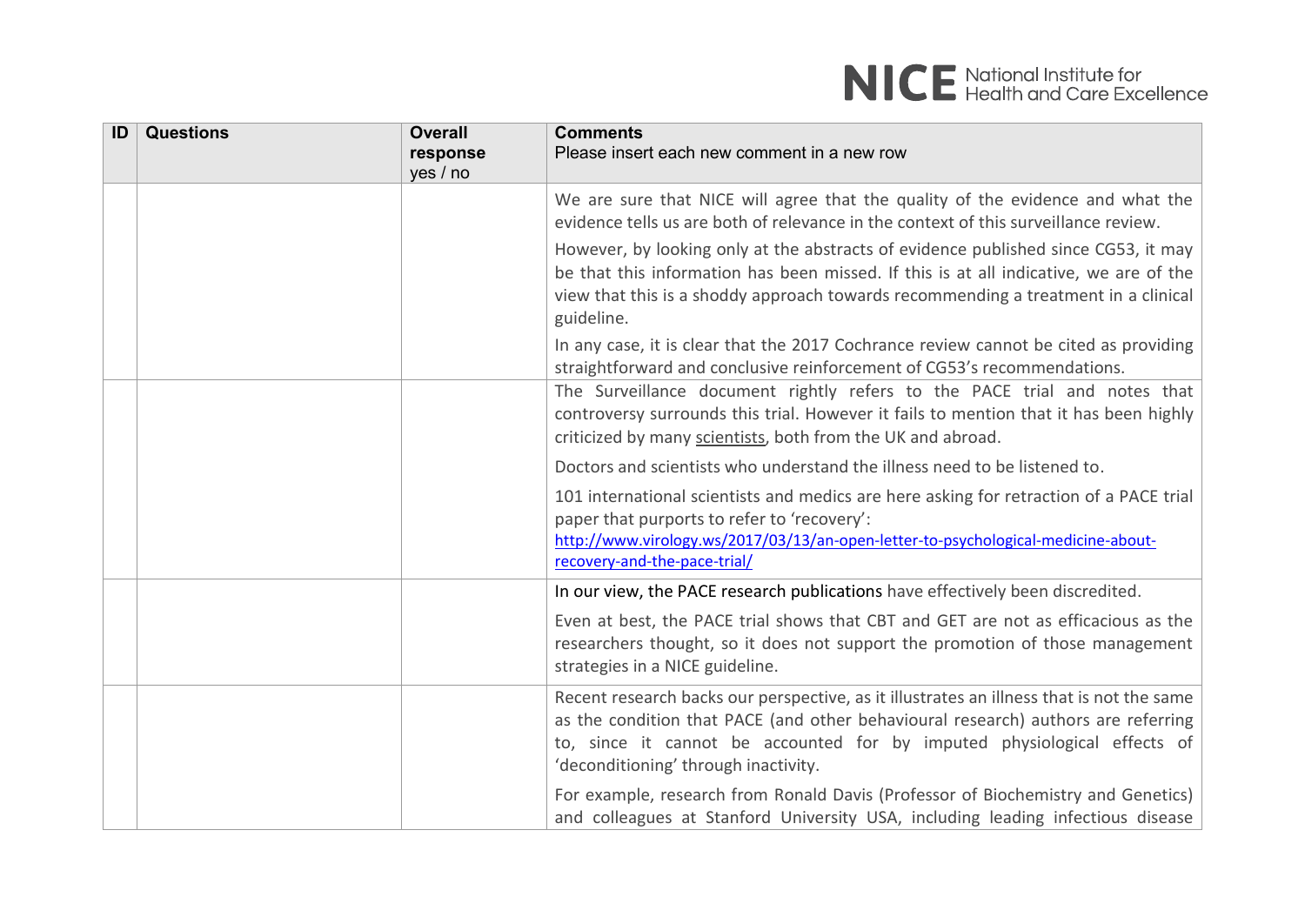| ID | <b>Questions</b> | <b>Overall</b> | <b>Comments</b>                                                                                                                                                                                                                                                                                                                                                                                                                                                                                                                                                                                            |
|----|------------------|----------------|------------------------------------------------------------------------------------------------------------------------------------------------------------------------------------------------------------------------------------------------------------------------------------------------------------------------------------------------------------------------------------------------------------------------------------------------------------------------------------------------------------------------------------------------------------------------------------------------------------|
|    |                  | response       | Please insert each new comment in a new row                                                                                                                                                                                                                                                                                                                                                                                                                                                                                                                                                                |
|    |                  | yes / no       |                                                                                                                                                                                                                                                                                                                                                                                                                                                                                                                                                                                                            |
|    |                  |                | specialist Professor Jose Montoya, who was awarded a 2016 Top Doctor Award -<br>dedicated to selecting and honoring those healthcare practitioners who have<br>demonstrated clinical excellence while delivering the highest standards of patient<br>care.<br>Announcement at http://finance.minyanville.com/minyanville/news/read?GUID=32910992<br>Brief biography of Dr Montoya at: http://www.pamf.org/serology/montoya.html<br>At the International Association for CFS/ME Conference in Fort Lauderdale last year,<br>among more than 100 papers that further contribute to the evidence-base Dr Jose |
|    |                  |                | Montoya presented findings from a study involving 192 patients and 392 healthy<br>but sedentary controls. He had found significant elevations for 17 specific cytokines,<br>13 of them pro-inflammatory, that correlated with symptom severity in the serum<br>of ME/CFS patients compared with controls. Montoya said these findings "likely<br>substantiate many of the symptoms experienced by patients and the immune<br>nature of the disease".                                                                                                                                                       |
|    |                  |                | http://iacfsme.org/Conferences/2016-Fort-Lauderdale/Agenda                                                                                                                                                                                                                                                                                                                                                                                                                                                                                                                                                 |
|    |                  |                | An overview of Stanford's research work on immune system abnormalities (as of<br>autumn 2014) can be found at:                                                                                                                                                                                                                                                                                                                                                                                                                                                                                             |
|    |                  |                | http://stanmed.stanford.edu/2014fall/immune-system-disruption.html                                                                                                                                                                                                                                                                                                                                                                                                                                                                                                                                         |
|    |                  |                | http://stanmed.stanford.edu/2014fall/hacking-immune-system.html                                                                                                                                                                                                                                                                                                                                                                                                                                                                                                                                            |
|    |                  |                | Other Stanford publications include this a small but robust study using different                                                                                                                                                                                                                                                                                                                                                                                                                                                                                                                          |
|    |                  |                | types of brain imaging, which found three distinct types of abnormality:                                                                                                                                                                                                                                                                                                                                                                                                                                                                                                                                   |
|    |                  |                | Right Arcuate Fasciculus Abnormality in Chronic Fatigue Syndrome Michael M. Zeineh et<br>al. Published online October 30 2014 Department of Radiology, Lucas Center for Imaging,<br>Stanford University School of Medicine: http://bit.ly/1yLUTDA                                                                                                                                                                                                                                                                                                                                                          |
|    |                  |                | Even if NICE take the view that the above research is inconclusive, it is incumbent to<br>advise our health professionals in line with a 'first, do no harm' approach. Asking a<br>person to gradually increase exercise - or other form of activity - when the cause of                                                                                                                                                                                                                                                                                                                                   |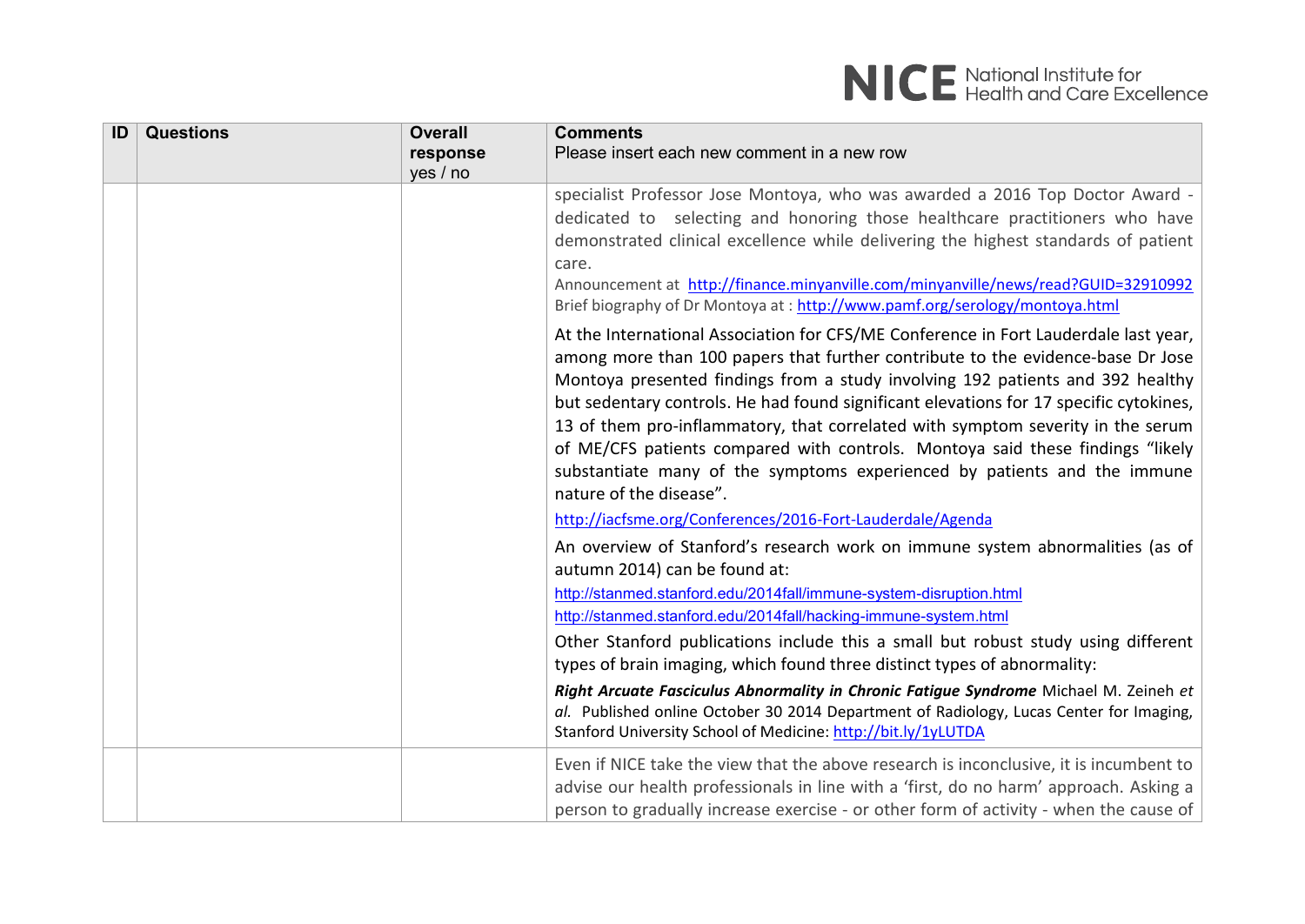| ID | <b>Questions</b> | <b>Overall</b><br>response<br>yes / no | <b>Comments</b><br>Please insert each new comment in a new row                                                                                                                                                                                                                                                                                                                                                                                                                                                                                                                                                                                                                                                                                                                  |
|----|------------------|----------------------------------------|---------------------------------------------------------------------------------------------------------------------------------------------------------------------------------------------------------------------------------------------------------------------------------------------------------------------------------------------------------------------------------------------------------------------------------------------------------------------------------------------------------------------------------------------------------------------------------------------------------------------------------------------------------------------------------------------------------------------------------------------------------------------------------|
|    |                  |                                        | their condition has not been conclusively established may hold the potential for<br>harm. For example, a person with Polymyalgia Rheumatica needs steroid treatment<br>before being advised to try GET.                                                                                                                                                                                                                                                                                                                                                                                                                                                                                                                                                                         |
|    |                  |                                        | The potential exists that exercise is contra-indicated in people with an unknown<br>physiological disease if the underlying mechanism of the disease is not corrected.<br>GET is a dangerous treatment for a patient with unidentified autoimmune disease<br>and NICE in view of a substantial body of biomedical evidence - including evidence<br>that directly contraindicates exercise - is wrong to encourage the medical profession<br>to recommend it in the case of 'CFS/ME'. (As far as we are aware, NICE has been<br>made aware of the biomedical evidence we are alluding to. If not, please ask and we<br>will furnish some details.)                                                                                                                               |
|    |                  |                                        | The WHO classify myalgic encephalomyelitis as a neurological disorder (code<br>G93.3), and index 'the chronic fatigue syndrome' to this classification. A<br>classification with which the Department of Health concurs.<br>CBT/GET are therefore no more suited as a primary treatment for ME/CFS than they<br>would be for cancer, multiple sclerosis etc. They may possibly have some value as<br>coping aids but they are not a treatment.<br>CBT as currently researched and administered for ME and CFS patients is based on<br>deconditioning and fear of exercise and is designed to change patients' beliefs<br>about their illness to encourage them to undertake graded exercise.<br>See P White: http://www.sciencedirect.com/science/article/pii/S0140673611600962 |
|    |                  |                                        | It is not, therefore, used as in other chronic physical illnesses like Cancer, Multiple<br>Sclerosis to help patients adjust and cope with their illness.                                                                                                                                                                                                                                                                                                                                                                                                                                                                                                                                                                                                                       |
|    |                  |                                        | The Quick Reference Guide is the resource used by GPs, and states that one of the<br>key priorities is:<br>The health care professional should provide information about the range of<br>interventions and management strategies as detailed in this guidance (such as the                                                                                                                                                                                                                                                                                                                                                                                                                                                                                                      |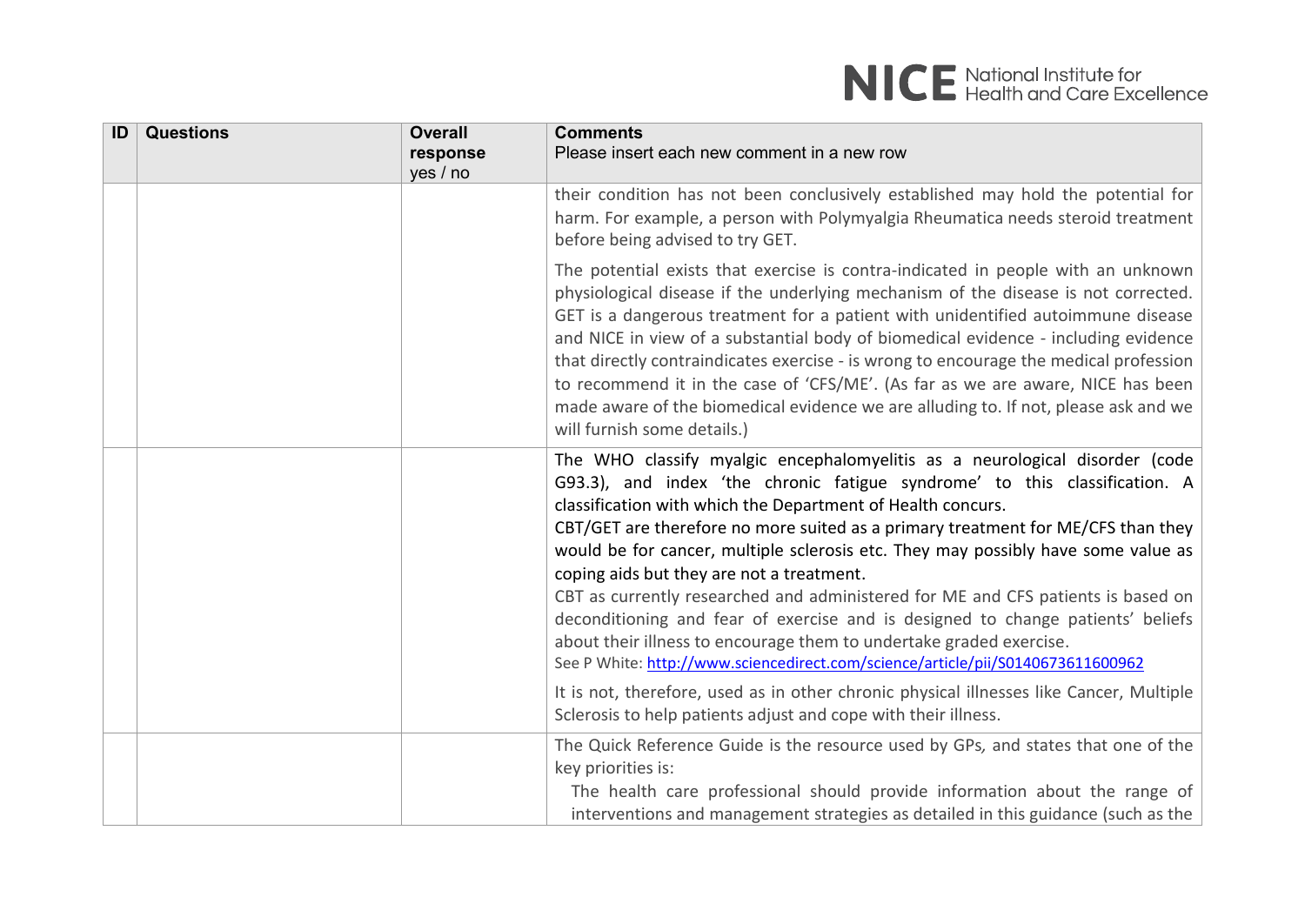| ID | <b>Questions</b> | <b>Overall</b><br>response<br>yes / no | <b>Comments</b><br>Please insert each new comment in a new row                                                                                                                                                                                                                                                               |
|----|------------------|----------------------------------------|------------------------------------------------------------------------------------------------------------------------------------------------------------------------------------------------------------------------------------------------------------------------------------------------------------------------------|
|    |                  |                                        | benefits, risks and likely side effects). [page 4]                                                                                                                                                                                                                                                                           |
|    |                  |                                        | Most Health professionals will be unaware of the following                                                                                                                                                                                                                                                                   |
|    |                  |                                        | 1. the controversy surrounding research into the use of CBT and GET for<br>patients diagnosed with CFS/ME.                                                                                                                                                                                                                   |
|    |                  |                                        | 2. that while NICE carry out a detailed research review process, this is rigidly<br>blinkered, and does not grapple with the questions being raised by<br>concerned patients and scientists.                                                                                                                                 |
|    |                  |                                        | 3. That research studies into CBT and GET have been criticized by large<br>numbers of scientists.                                                                                                                                                                                                                            |
|    |                  |                                        | 4. That GET has been the cause of worsening symptoms according to a vast<br>body of patient reports.                                                                                                                                                                                                                         |
|    |                  |                                        | We consider that health professionals and patients have the right to know of the<br>reports of harm and any controversy regarding the management strategies being<br>recommended by NICE.                                                                                                                                    |
|    |                  |                                        | At present, they are unable to accurately provide information about the range<br>of interventions and management strategies as detailed in this guidance, in terms of<br>the benefits, risks and likely side effects.                                                                                                        |
|    |                  |                                        | ME and CFS are seen by many NHS UK healthcare providers and commissioners as<br>somatoform illness, despite the biomedical evidence to the contrary and the fact<br>that the WHO classify myalgic encephalomyelitis as a neurological disorder under<br>G93.3, a classification with which the Department of Health concurs. |
|    |                  |                                        | There is widespread confusion with 'fatigue syndrome' - a mental/behavioural<br>disorder (WHO ICD code F48.0).                                                                                                                                                                                                               |
|    |                  |                                        | The guideline does nothing to dispel this and it is time NICE took the time to<br>consider why this is happening and who benefits from such a serious factual error.                                                                                                                                                         |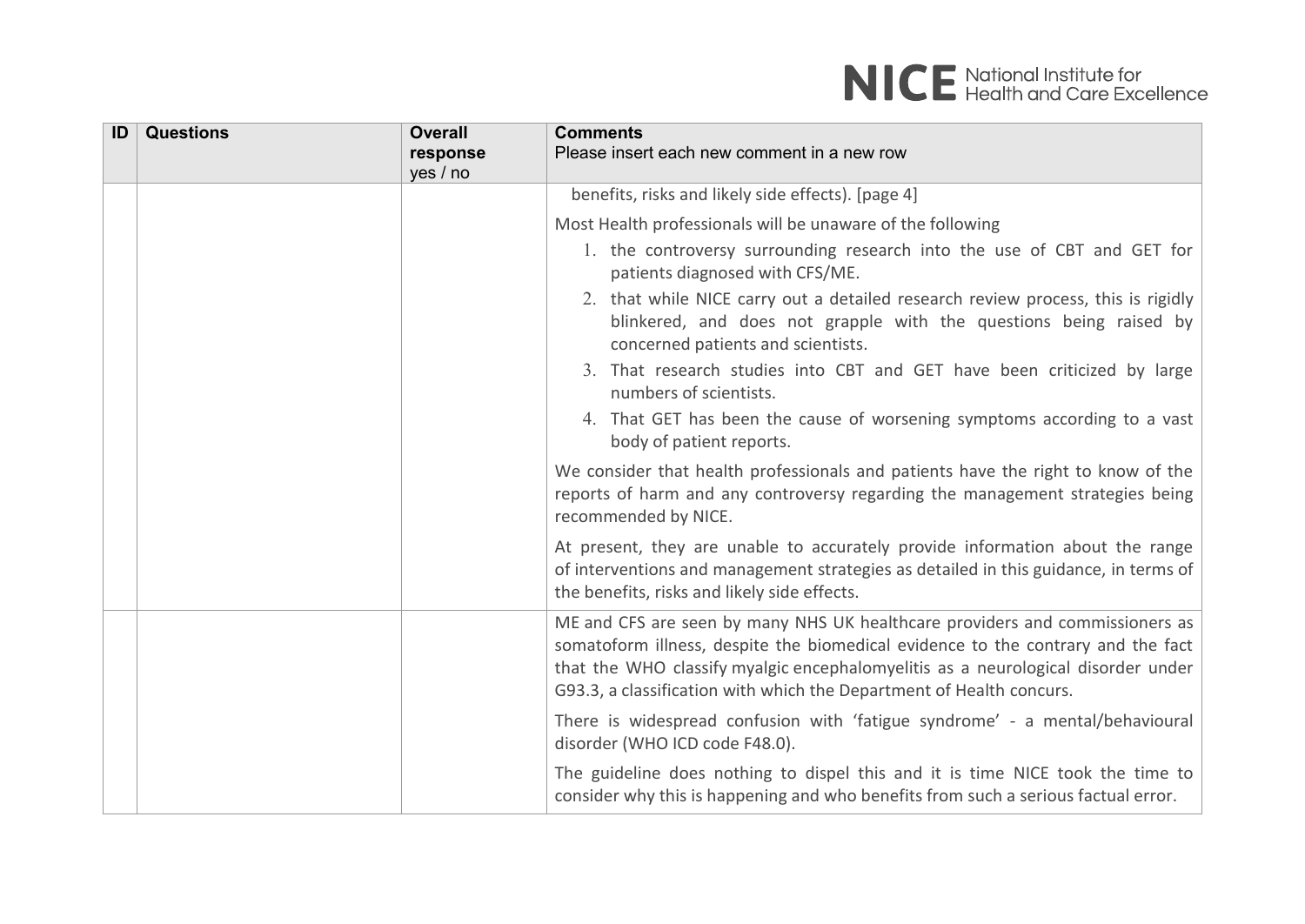| ID | <b>Questions</b> | <b>Overall</b><br>response<br>yes / no | <b>Comments</b><br>Please insert each new comment in a new row                                                                                                                                                                                                                                                                                                                                                                                                            |
|----|------------------|----------------------------------------|---------------------------------------------------------------------------------------------------------------------------------------------------------------------------------------------------------------------------------------------------------------------------------------------------------------------------------------------------------------------------------------------------------------------------------------------------------------------------|
|    |                  |                                        | In view of the above, Myalgic Encephalomyelitis becomes 'lost' in this Guideline,<br>including in relation to those who are severely affected.                                                                                                                                                                                                                                                                                                                            |
|    |                  |                                        | The existence of people presenting with M.E. in its severest forms almost seems to<br>muddy the waters.                                                                                                                                                                                                                                                                                                                                                                   |
|    |                  |                                        | The section on severely affected patients can only be found towards the end of the<br>full guideline (over 300 pages into the document), where it is advised: "this is not<br>intended as a definitive guide to the specialist CFS/ME care needed for this patient<br>group, and further reading is recommended. REF 50: Crowhurst G. Supporting people<br>with severe myalgic encephalomyelitis. Nursing Standard 1921; (21).                                            |
|    |                  |                                        | Many of us contributing to this response have first hand experience of severe ME<br>and it is not something patients and carers can ignore. It is a form of living hell.<br>These patients need more help from NICE and the NHS.                                                                                                                                                                                                                                          |
|    |                  |                                        | The most severely affected ME patients are unable to attend GP surgery or hospital<br>- even by ambulance. Many such patients are currently receiving no healthcare at<br>all, not even a GP home visit for monitoring purposes.                                                                                                                                                                                                                                          |
|    |                  |                                        | The guideline should recommend that patients with ME who are housebound be<br>entitled to home visits by their general practitioner, and if necessary specialists in<br>other areas of medicine, including for identification and treatment of concurrent<br>illnesses.                                                                                                                                                                                                   |
|    |                  |                                        | The core defining feature of this illness is adverse impact of activity.                                                                                                                                                                                                                                                                                                                                                                                                  |
|    |                  |                                        | In terms of access to healthcare, GPs should therefore be made aware that patients<br>may relapse and be too ill to attend in future, even if they managed to get to the<br>surgery at some point previously. As a forum for Local Groups, we hear of too<br>many local group members denied a home visit after relapsing, and of people<br>relapsing as a direct result of the effort of getting themselves to the doctor's<br>surgery, having been denied a home visit. |